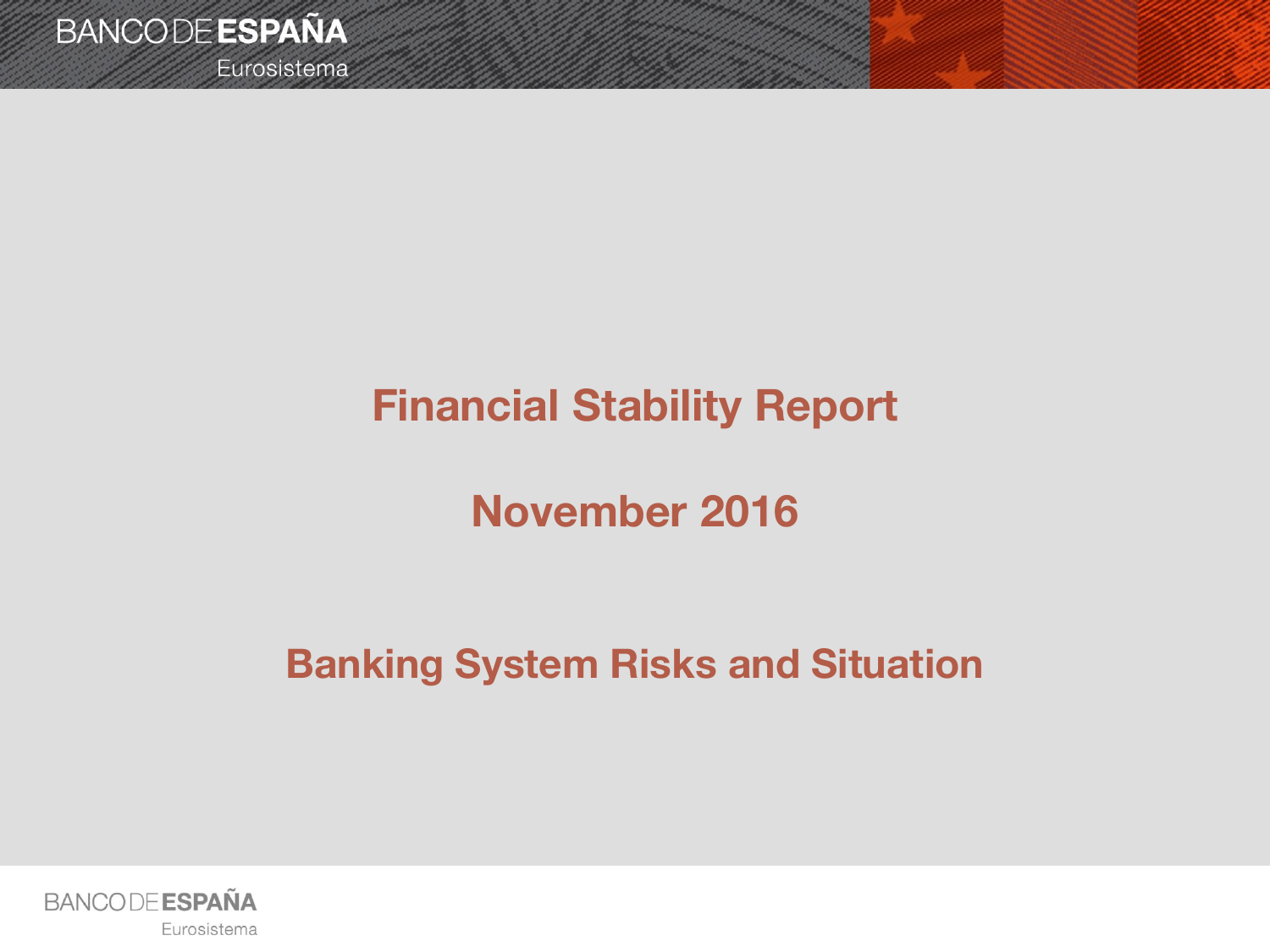- In the first half of <sup>2016</sup> Spanish deposit institutions' activity increased modestly. On <sup>a</sup> consolidated basis, their volume of total assets grew slightly (0.4%), driven fundamentally by business abroad.
- With respect to asset quality, the reduction of the total volume of non-performing loans, although still at high levels, continues (accumulated fall of 38% from December 2013). The stock of foreclosed assets remains significant, but in 2015 the flow of sales exceeded, for the first time, the flow of new entries. Forborne assets also continued on a downward trend (an accumulated fall of over 25% from 2014).
- In terms of solvency, the CET1 ratio stands at levels above 12%, exceeding the regulatory minimum. A forward-looking analysis conducted by the Banco de España shows the resilience of Spanish banks, even under a severely adverse scenario, harsher than that used by the EBA in the 2016 ST exercise.
- Institutions' profitability continues to be weighed down by the pressure exerted by low interest rates on margins. Together with a still-declining volume of domestic banking activity, and a still-high level of non-productive assets, this has resulted in low profitability levels (ROE of 6.1%).
- Against the backdrop of the current environment of low rates and low level of activity it is expected that institutions will: (a) persevere in their efforts to increase efficiency through the reduction of costs; (b) explore alternative income sources; (c) and, in certain cases, consider possible corporate transactions.

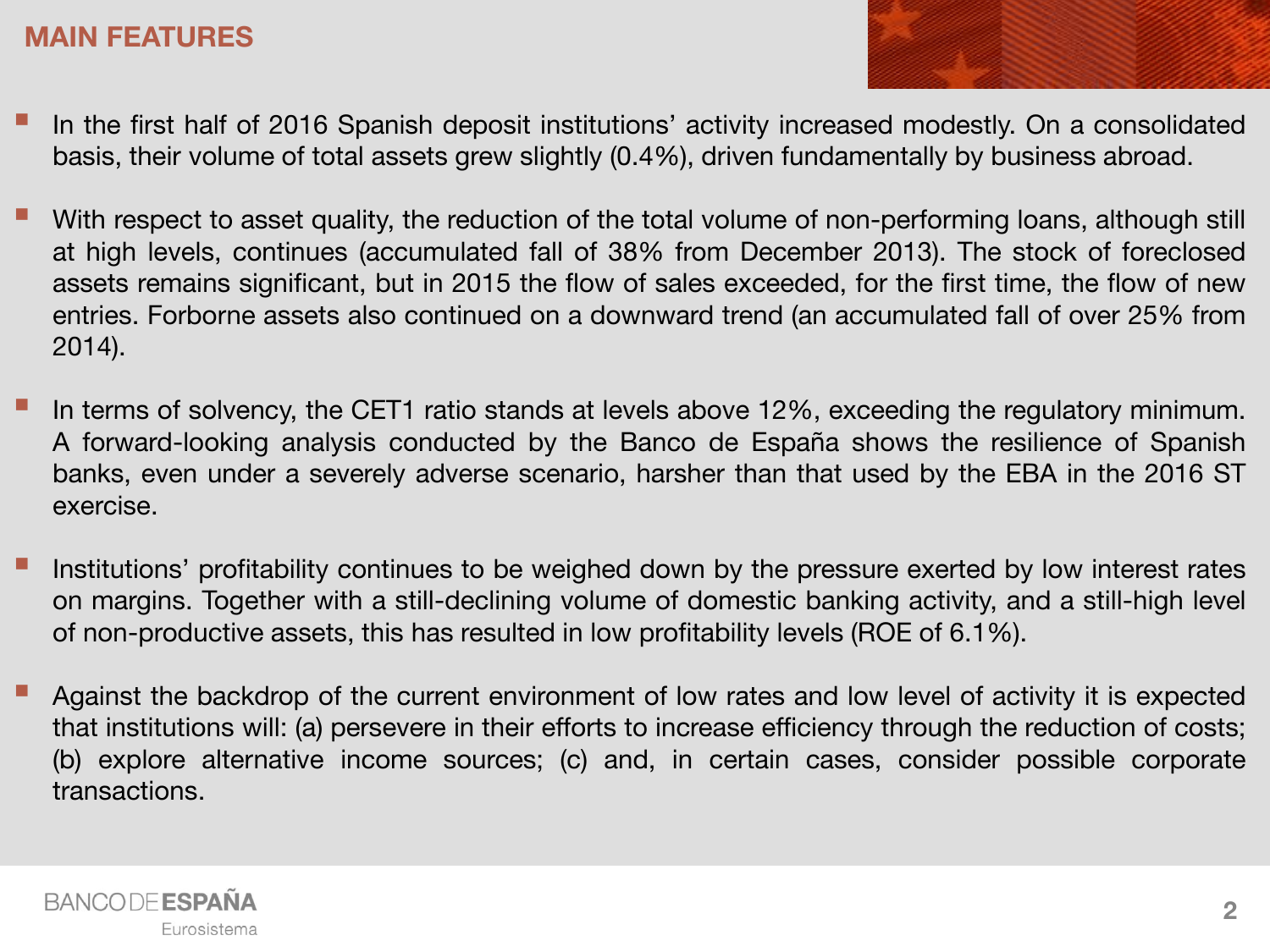- **1. Low profitability of domestic banking business** in an environment of very low interest rates, a still-declining volume of banking activity and a still-high though continuously diminishing level of non-productive assets.
- **2. Deterioration in the growth outlook for the domestic and international economies**, affecting those in which Spanish banks are significantly exposed.
- **3. Downward correction in the prices of financial assets**, both fixed-income and variableyield securities, as a result of a rise in risk premia.

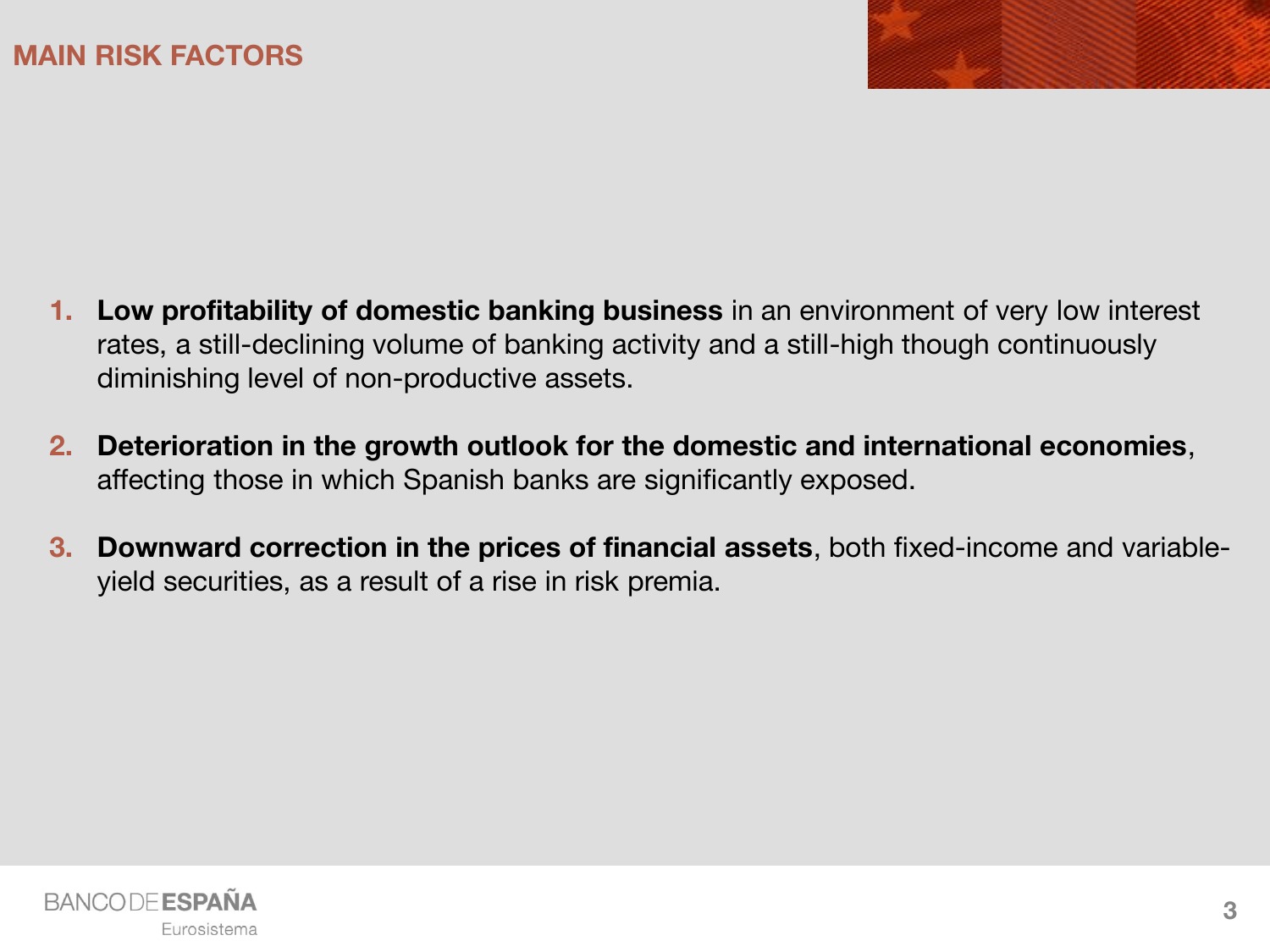On a consolidated level, Spanish deposit institutions' **total assets increased by 0.4%**  annually. This is the consequence of greater international activity (15.5% growth) compensating for the decrease in domestic business (-2.2%).

 International activity is concentrated in **United Kingdom** (29%), **USA** (16%), **Brazil** (9%), **Mexico** (8%) and **Turkey** (6%), although with different exposure profiles. UK exposures are for financing households, whereas in other countries financing is for both households and firms.



SOURCE: Banco de España.

a. Total financial assets include derivatives, equity instruments, debt securities, and loans and advances, and the distribution between business in Spain and business abroad is based on this magnitude.

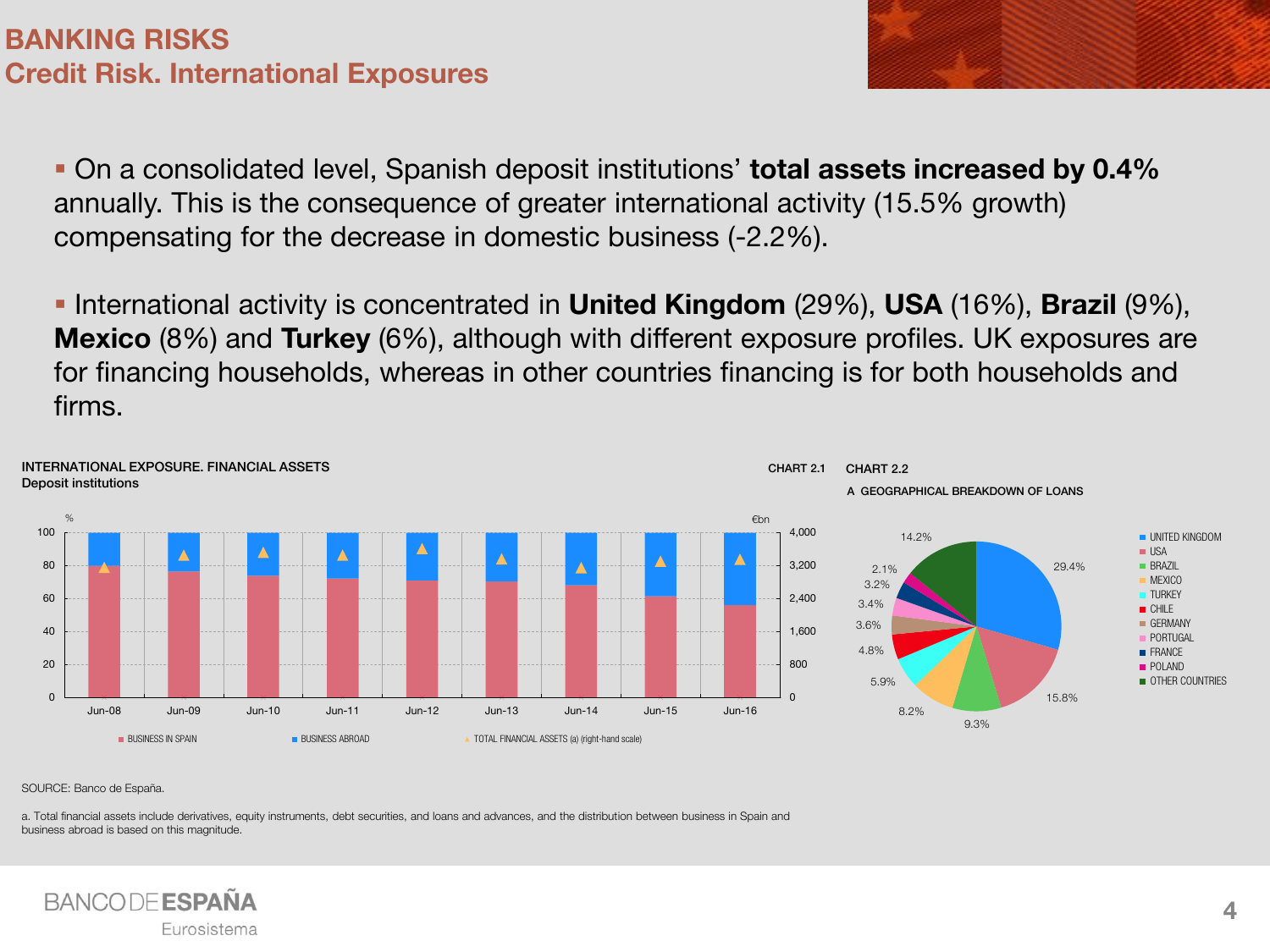Spanish banks' **sovereign exposures** expressed as a proportion of total exposures are similar to the European average (13% versus 11.5% EU average). The proportion of sovereign domestic exposures (57%) is higher than that of the average European banks (48%) but similar to that of Germany, France or Italy (source: EBA).

### As of June 2016, **non-performing assets** on a **consolidated** basis **decreased by 13.7%**  annually resulting in a **non-performing loans ratio of 5%.**



### SOURCE: EBA.

a. The comparison is made for the 51 institutions which participate in EBA 2016 stress test.

b. NPL ratio in Cyprus and Greece is 47.4% and 46.9%, respectively. NPL ratio change in Ireland is -6.9 pp.

c. June 2015 data not available for the following countries: Slovenia, Malta and Estonia.

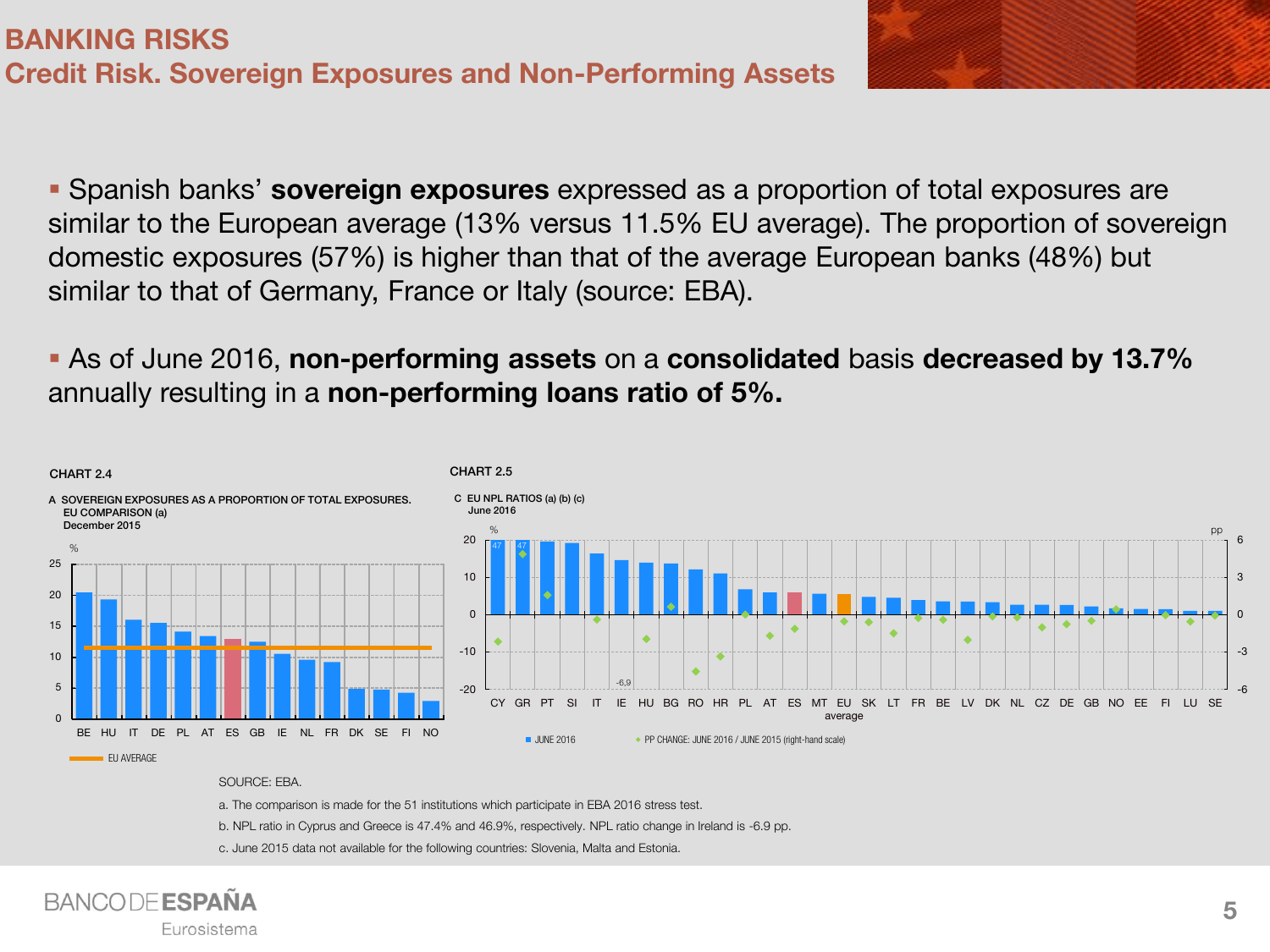**Credit to the domestic sector** continued on a declining trend, down by 4.7% with respect to June 2015.

 **Credit to non-financial firms fell by 3.6%.** Credit to real estate and construction activities decreased by 9.7% versus 14.9% one year before. Credit granted to other firms only decreased by 0.5%, although unevenly distributed among sectors.

 The **decline in credit to households slowed** (-2.7%). Mortgages decreased by 3.5% whereas consumer lending increased by 2.1% for the first time since the beginning of the crisis. CHART 2.6



a. Includes securitisations.

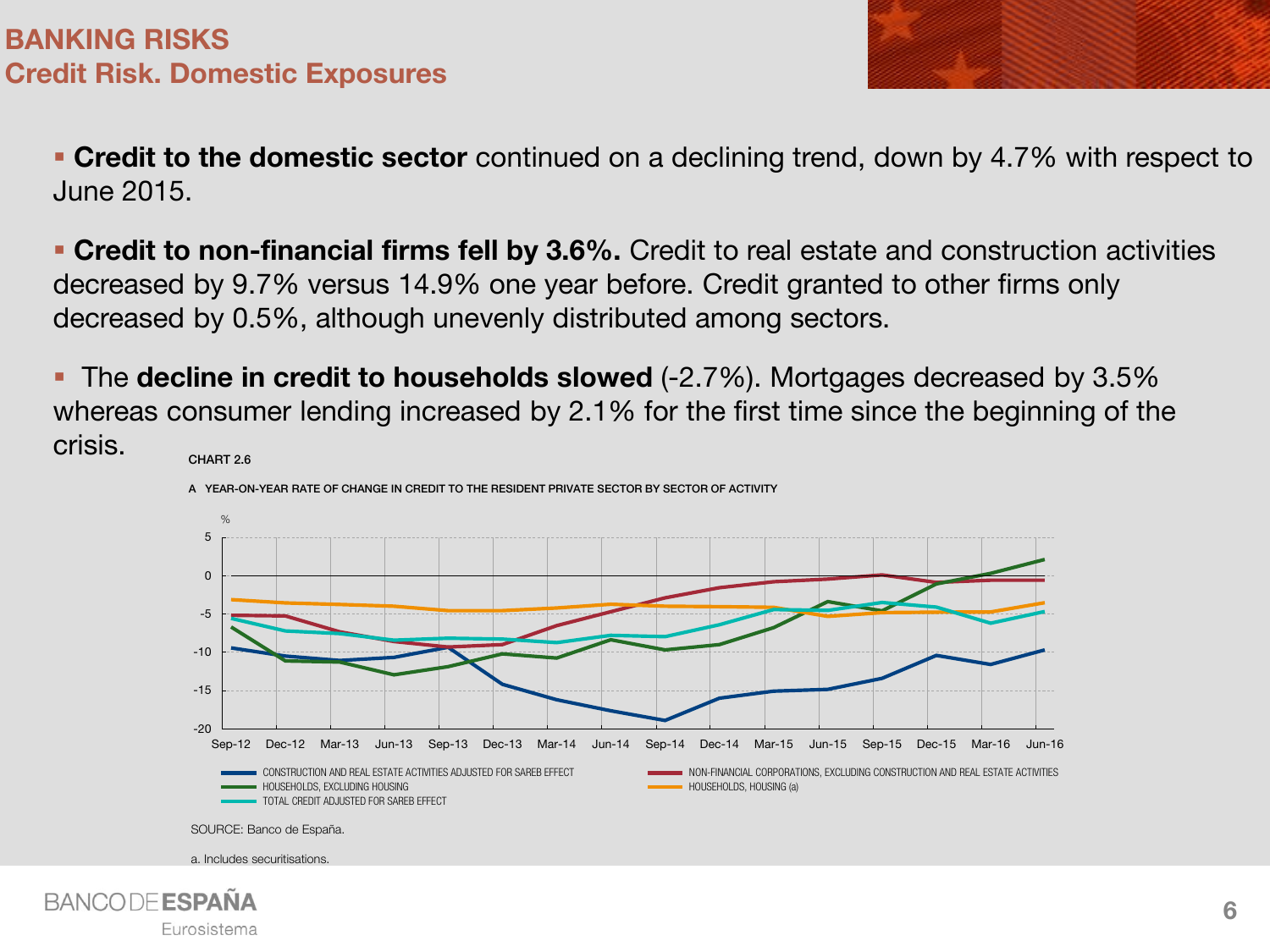

 **NPLs at the domestic level decreased** by **18.2%** on a year-on-year basis accumulating a **reduction of 38% since December 2013**. Overall, the **NPL ratio** for the domestic sector **stood at 9.7%** as of June 2016.

 NPL ratio for households stood at 5.2% (4.5% for mortgage loans and 8.7% for consumer lending), and fell to 15.7% for credit to non-financial corporations.

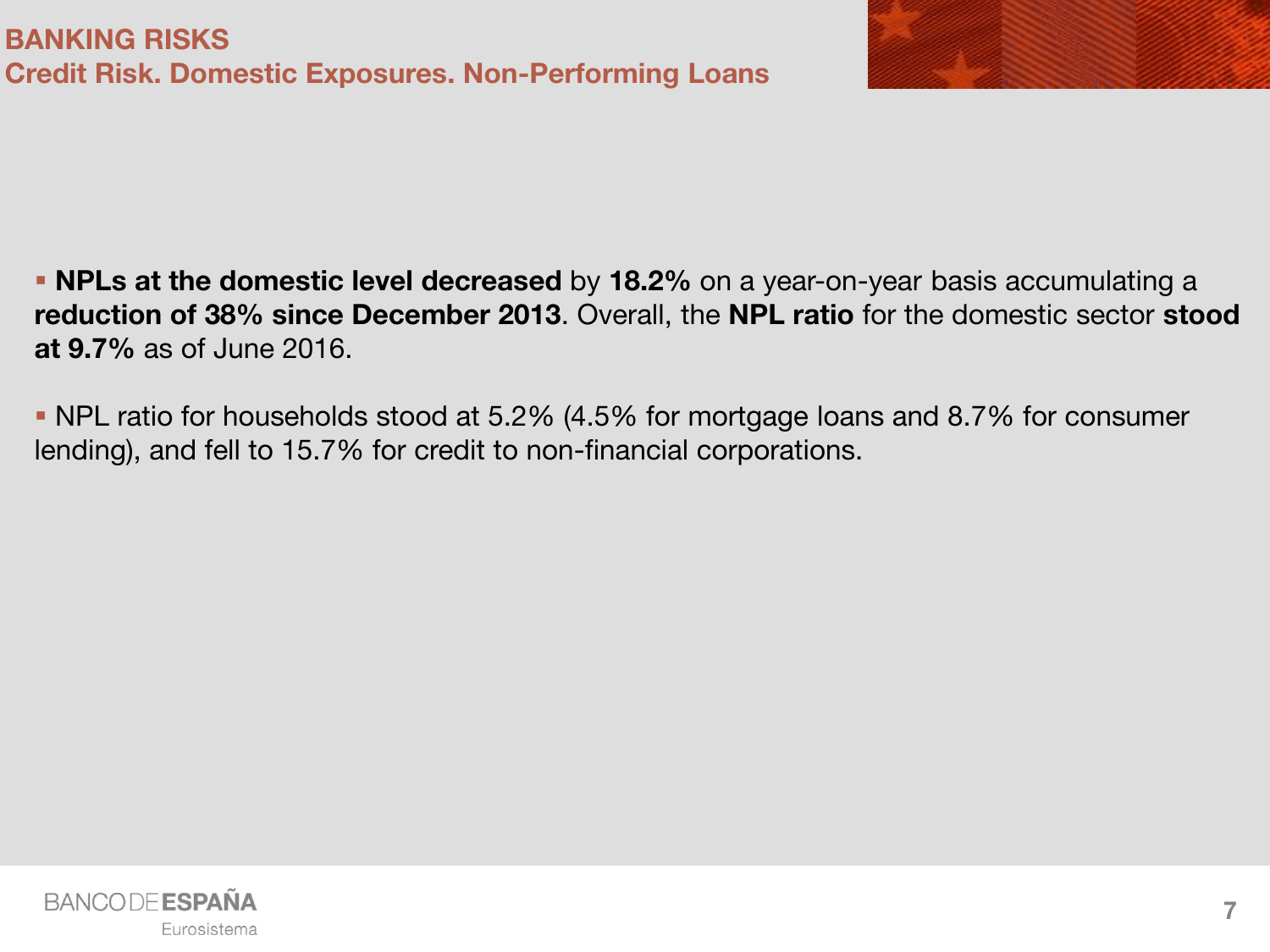### **BANKING RISKS Credit Risk. Domestic Exposures. Non-Performing Loans**

CHART 2.8





C NPL RATIO, BY SECTOR OF ACTIVITY



a. The transfers to Sareb by Group 1 and Group 2 banks in December 2012 and February 2013 affect the rates of change in those periods.

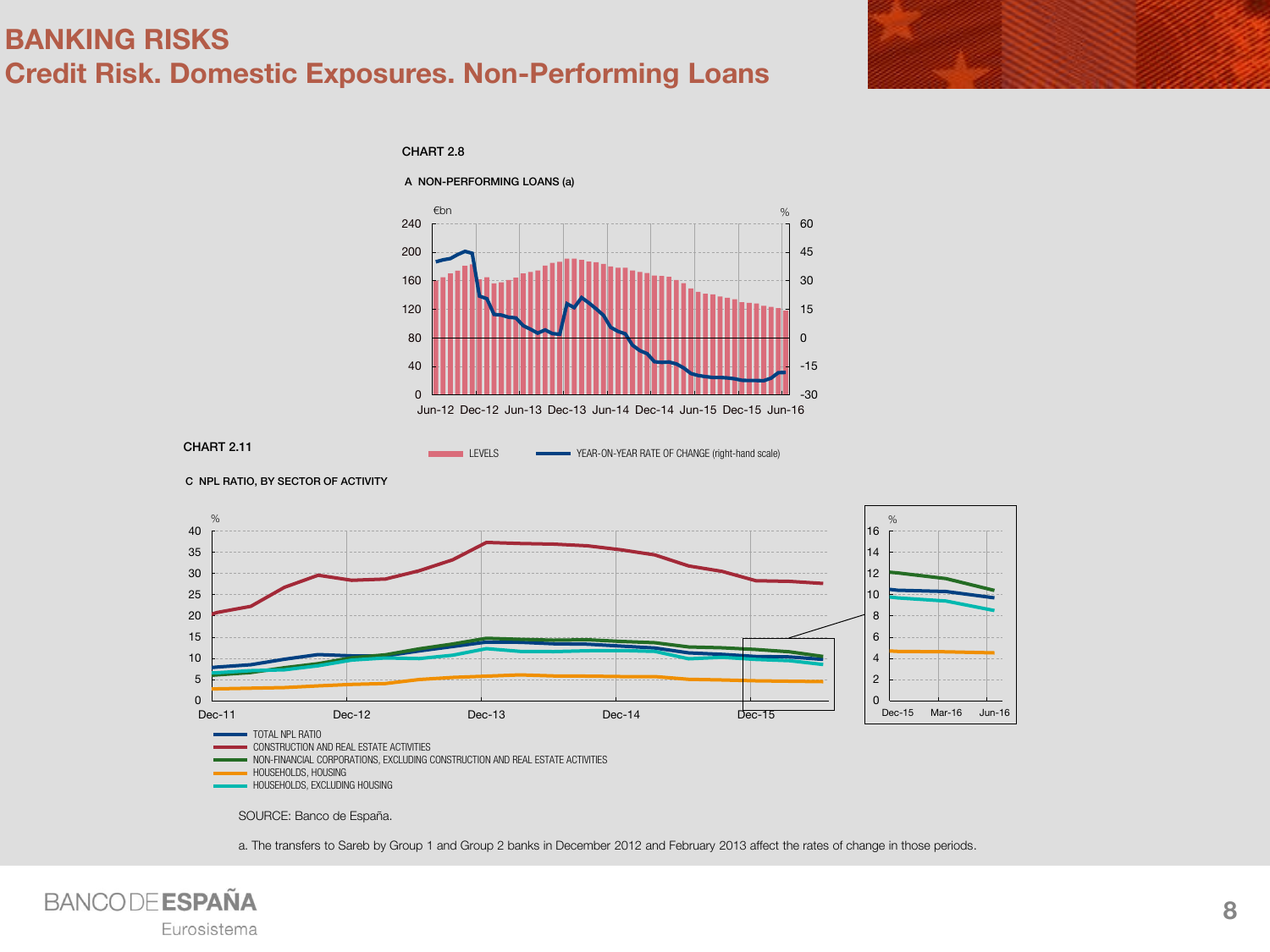**BANKING RISKS Credit Risk. Domestic Exposures. Foreclosed and Forborne Assets**

 **Foreclosed assets** amounted to a total of €81 billion as of June 2016, falling 1.4% y-o-y and reaffirming the moderate downward trend over recent years.

 Between 2011 and 2013 foreclosed assets decreased as a result of their transfer to **Sareb**, whereas the reduction observed in 2015 was due to the **sale of those assets**.

 Overall, **non-productive assets** (NPLs and foreclosed assets) have decreased by 12% and amount to €199 billion as of June 2016.

 **Forborne loans** decreased by 12.1% in June 2016, accumulating a total decline of 26% since March 2014.

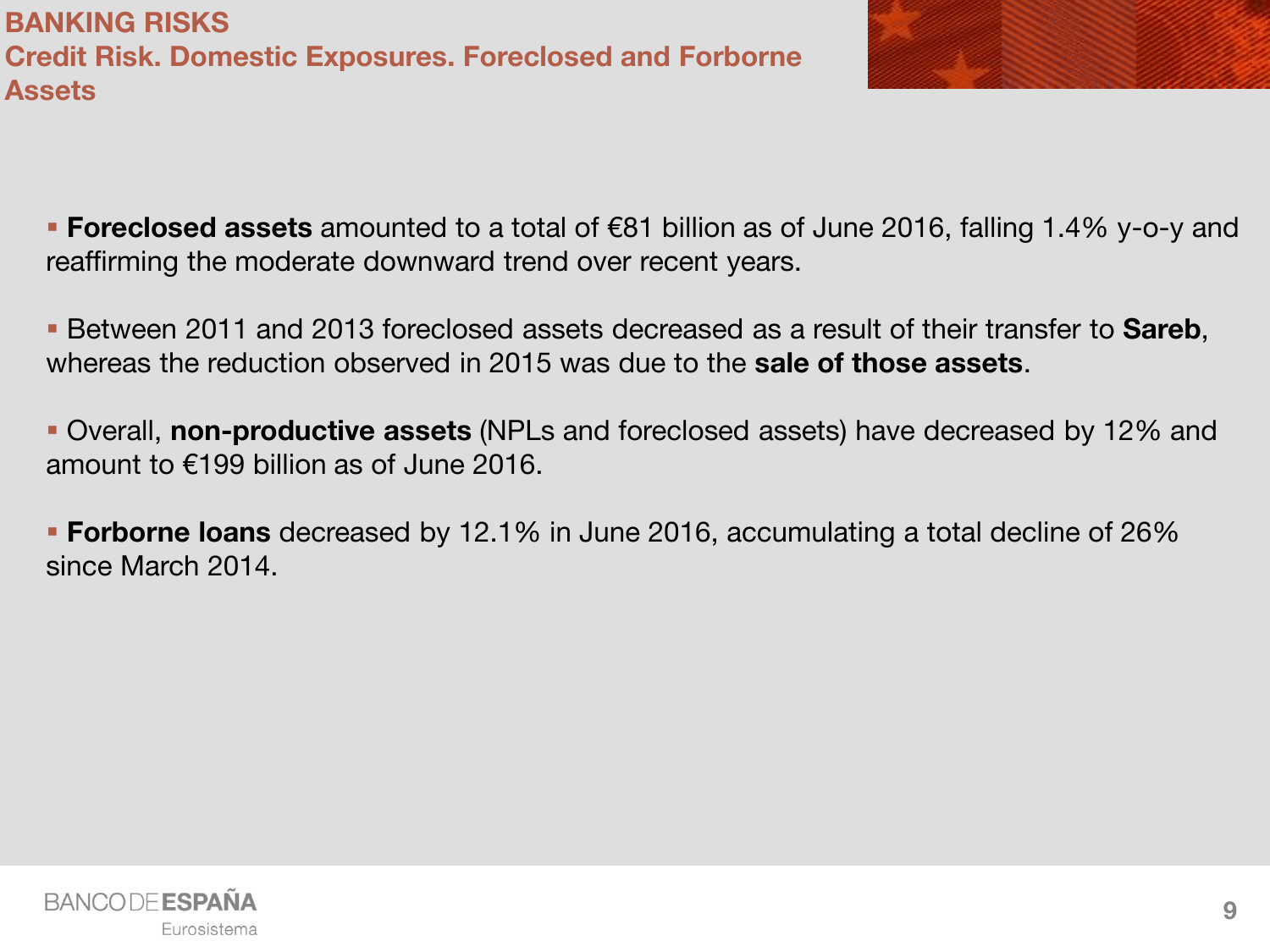## **BANKING RISKS Credit Risk. Domestic Exposures. Foreclosed and Forborne Assets**

### CHART 2.12



A FORECLOSED ASSETS BETWEEN DECEMBER 2011 AND DECEMBER 2015 (a)

### CHART 2.13

#### A VOLUME OF FORBORNE LOANS



#### SOURCE: Banco de España.

a Shown beside each bar is the percentage each item represents of the total foreclosed assets at the beginning of the year. b Group 1 institutions were Banco Financiero y de Ahorros, NCG Banco, Catalunya Banc (currently integrated in BBVA) y Banco de Valencia (currently integrated in La Caixa).

c Group 2 institutions were BMN, Liberbank, Caja3 (currently integrated in Ibercaja) and CEISS (currently integrated in Unicaja).

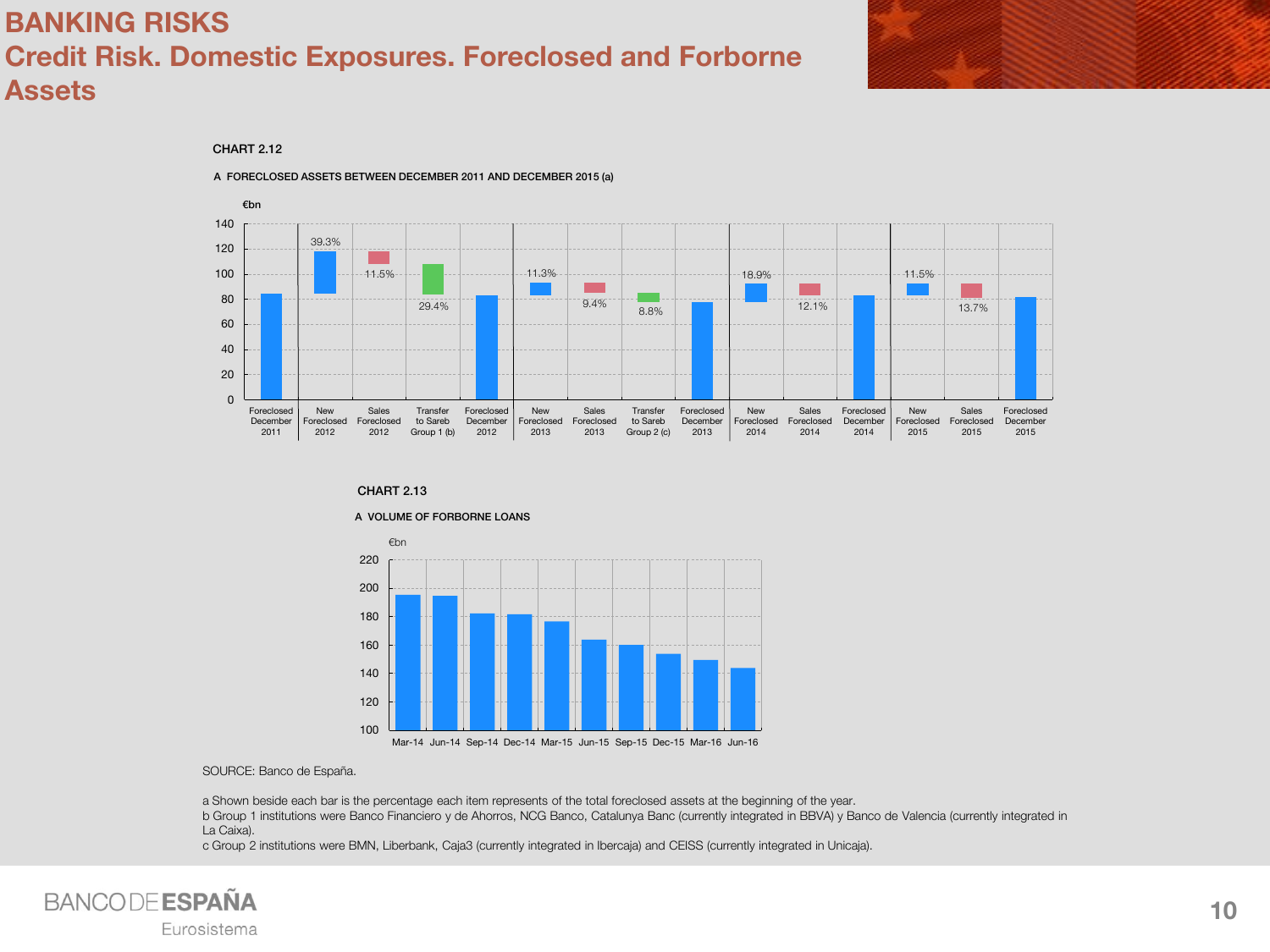## **BANKING RISKS Funding Risk**

**Deposits from the private sector on a consolidated basis** increased by 1.9% as of June 2016 due basically to those from abroad (10.7%). **In Spain, retail deposits** increased by 2.8% despite the low interest rate environment, maintaining the upward trend initiated in 2015.

 The volume of **issuance of senior debt and covered bonds** by Spanish banks in 2016 decreased slightly with respect to the previous year, and the issuance of subordinated debt was also more limited.

In any event, it may be said that **Spanish banks are not facing funding problems.** 

SOURCES: Bloomberg, Dealogic and Banco de España.





A DEPOSITS FROM HOUSEHOLDS AND NON-FINANCIAL CORPORATIONS, AND AVERAGE INTEREST RATES

-0.75 0.00 0.75 1.50 2.25 3.00 3.75

**BANCODE ESPAÑA** Eurosistema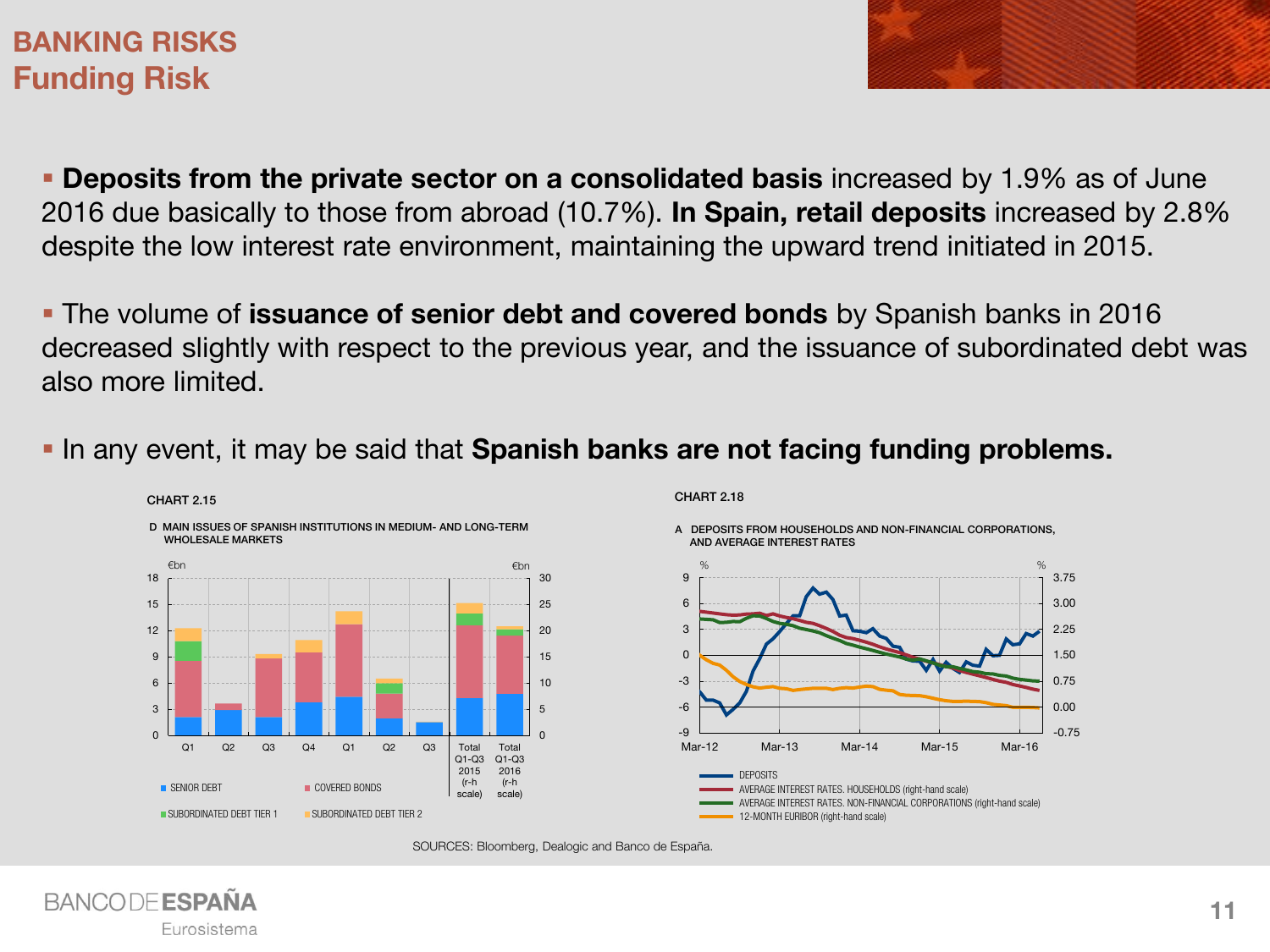# **BANKING RISKS Profitability**

**The interest margin** is close to historical lows. The reduction in lending rates has been in combination with a reduction in funding rates, but pressure on margins increases as the latter draws closer to the zero bound.

 **Non-productive assets** are still significant on banks' balance sheets and put pressure on the P&L account, although better macroeconomic conditions and the lower debt service burden due to lower interest rates contribute to reducing the volume of NPLs.

 Against this backdrop of depressed margins which, foreseeably will be protracted, **it is expected that banks:** 

**(a) persevere in their efforts to increase efficiency through further cost-cutting;**

**(b) explore alternative income sources;** 

**(c) and, in specific cases, consider possible corporate operations.**

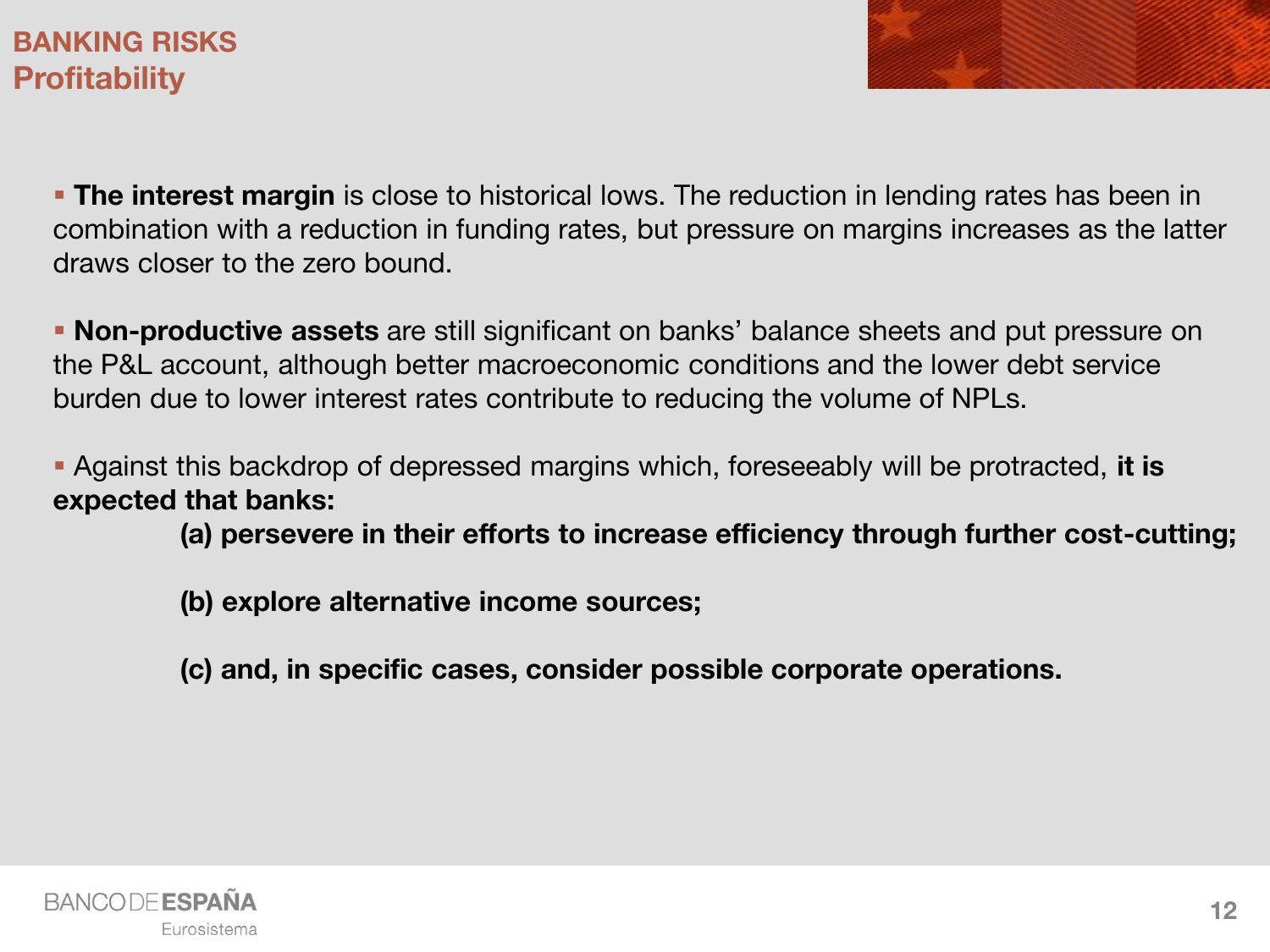# **BANKING RISKS Profitability**



B RESIDENT PRIVATE SECTOR NPLs AND NPL RATIO Business in Spain, ID



SOURCE: Banco de España.

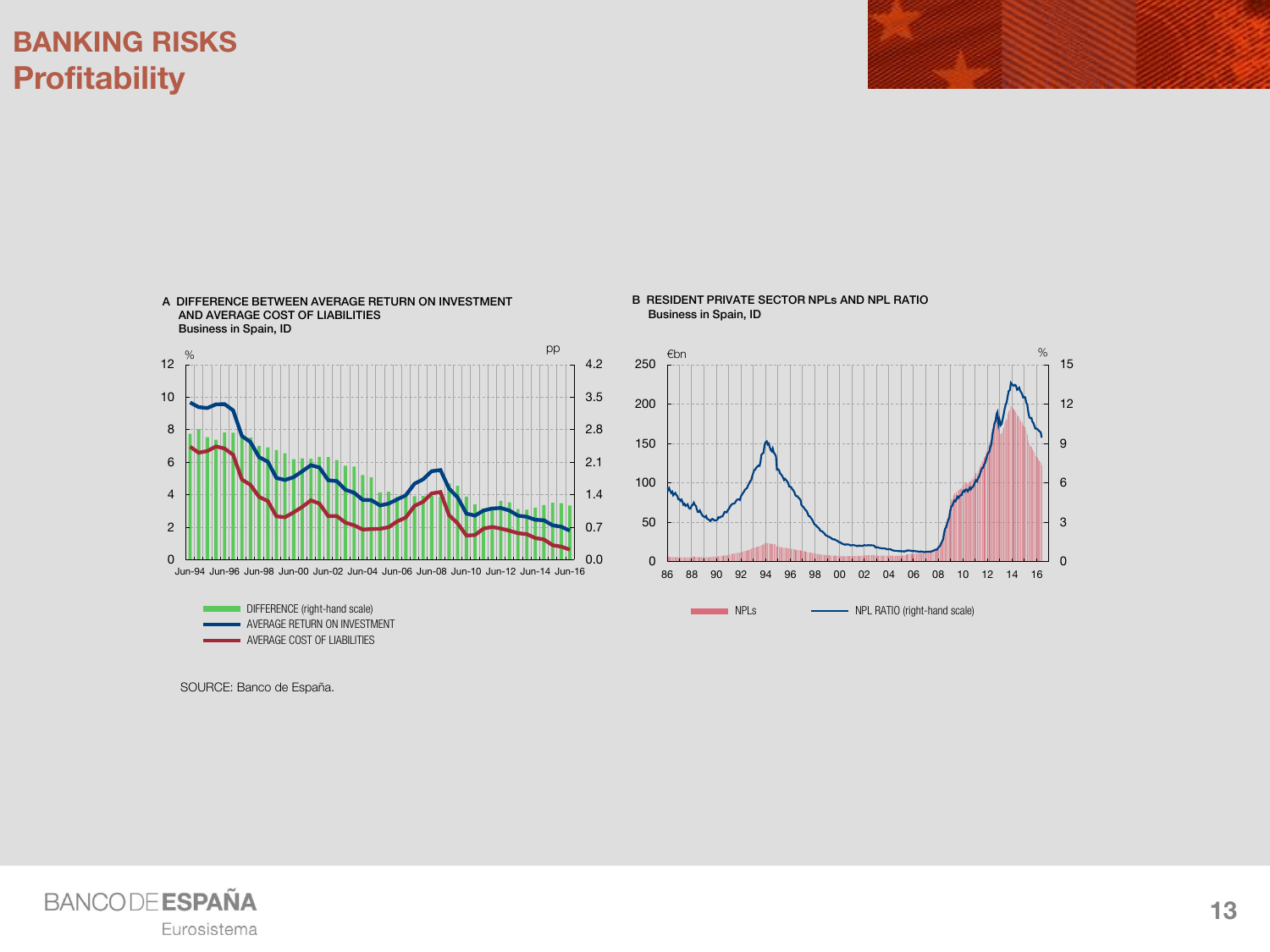Over the first half of 2016, the **income attributable to the controlling entity decreased by 30%** with respect to 2015. **ROA** fell to 0.42% and **ROE diminished** by more than 2.5 pp to 6.1%, slightly above the European union ROE average.



SOURCE: EBA.

a. The data refer to the sample of 198 banks included in the Risk Dashboard.

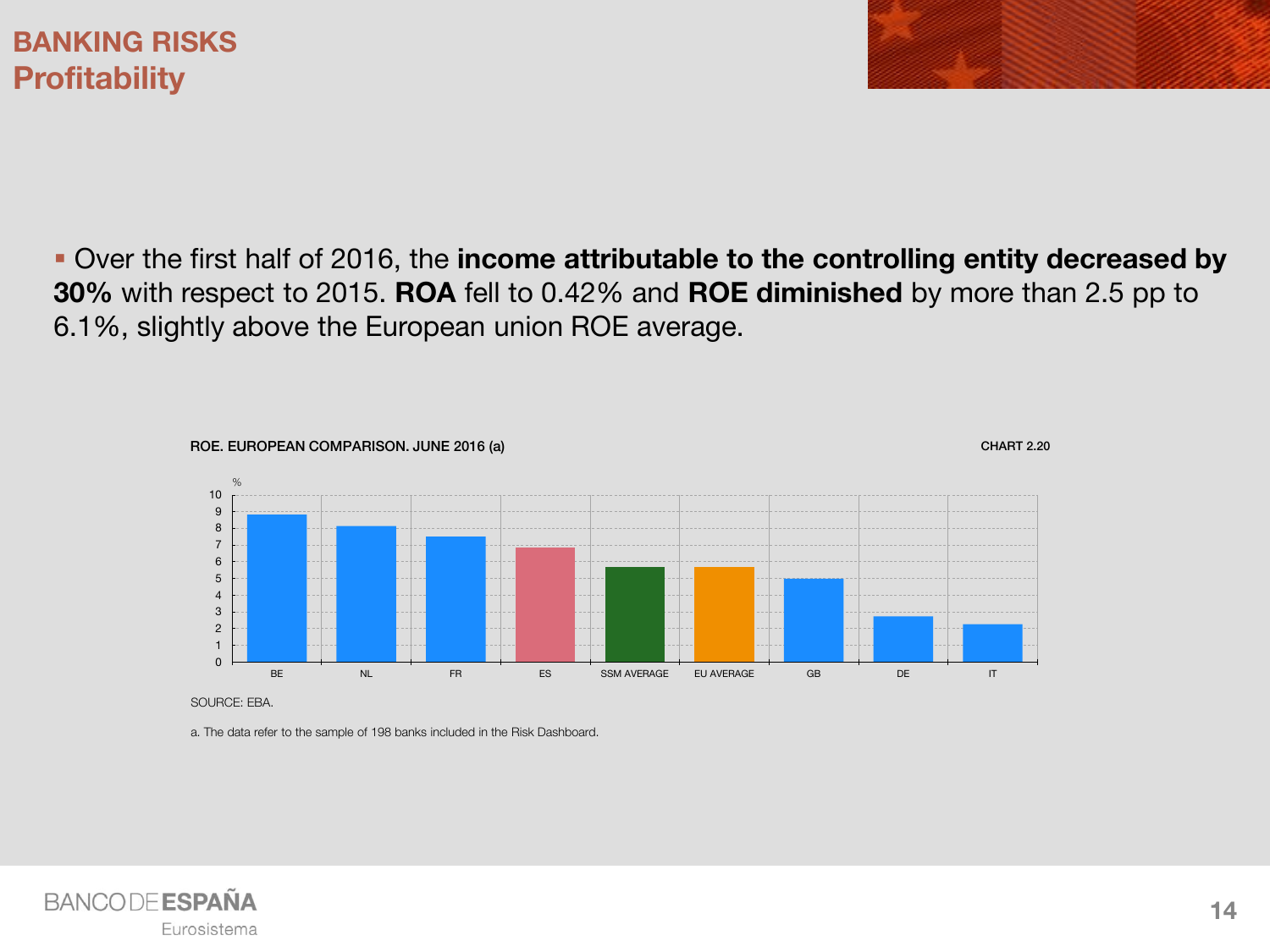# **BANKING RISKS Solvency**

 Capital ratios for Spanish banks are above the regulatory minimums. The **CET1 ratio** stood at **12.4%** as of June 2016, retaining last year's level. **Risk Weighted Assets (RWAs) increased slightly by 0.2%.**



SOURCE: Banco de España.